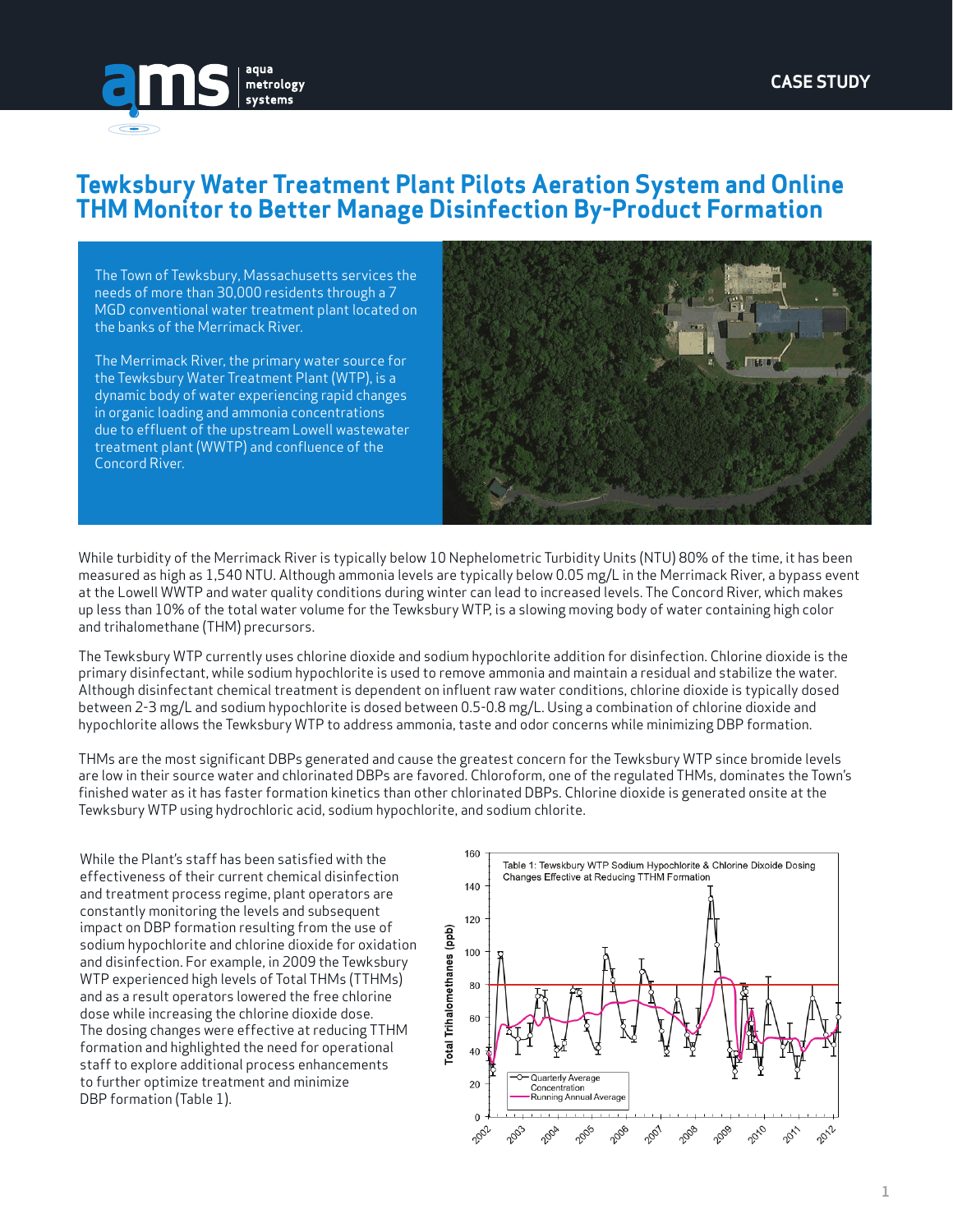

## Disinfection Process Efficiencies to Further Minimize THM Formation

Following an engineering evaluation of the Tewksbury WTP completed by AECOM and issued in December 2012, additional disinfection process efficiencies could be realized through two modifications. First, an automated dosing control loop currently under evaluation — to allow the plant to readily respond to rapidly changing raw water conditions and chlorine demands without promoting DBP formation. Second, pilot test an aeration system for additional THM removal.

As volatile organic compounds, THMs can be removed from water through volatilization given sufficient gas transfer opportunities. There are four primary species of THMs; chloroform (CHCl<sub>3</sub>), bromodichloromethane (CHCl<sub>2</sub>Br), dibromochloromethane (CHCIBr<sub>3</sub>) and bromoform (CHBr<sub>3</sub>). Chloroform is the most volatile of the primary THMs and is the most prevalent THM speciation found in treated water at the Tewksbury WTP.

Packed towers, spray aeration, diffused aeration, and tray aeration are all methods of THM removal through air stripping. Each method has associated costs and gas transfer efficiencies. Air stripping using a combination of mixing and spray nozzles was the most applicable aeration approach to pilot at the Tewksbury WTP since the methodology is best applied in clearwells and/or distribution storage tanks.



*Aqua Metrology Systems THM-100TM*

The aeration pilot, managed by AECOM, was undertaken from September through November 2014. The three-month pilot program included a detailed study of the effectiveness of an air stripping aeration system at minimizing THM levels at the Tewksbury WTP. Influent and effluent THM values were measured for the duration of the study. In addition to traditional third party laboratory analysis, an online THM monitor manufactured by Aqua Metrology Systems was also piloted for the duration of the study to measure THM values. Split sampling was used to determine how well the THM-100™ would compare to certified third party laboratory analysis.

The validation of the THM-100 monitor found the instrument to be consistent and highly reproducible with a standard error of deviation of five percent. The automated online THM analyzer uses an approved "purge-and-trap" sampling method, followed by desorption into a chemical mixture that generates a colored product and timeresolved spectrophotometric analysis for detection and determination of THM levels. Manually collected 'grab' samples from other locations can be analyzed alongside samples taken automatically by the monitor in its online mode; allowing for multi-point analysis.

The THM-100 monitor was installed near to the pilot plant and was used to analyze eight daily samples. The instrument provided plant operators with immediate results for Total THM and chloroform specie measurements at the Tewksbury WTP.

Prior to the use of the online THM monitor, plant operators waited to receive analytical results from external analysis; often times conservatively operating the facility since real-time THM values were not known.